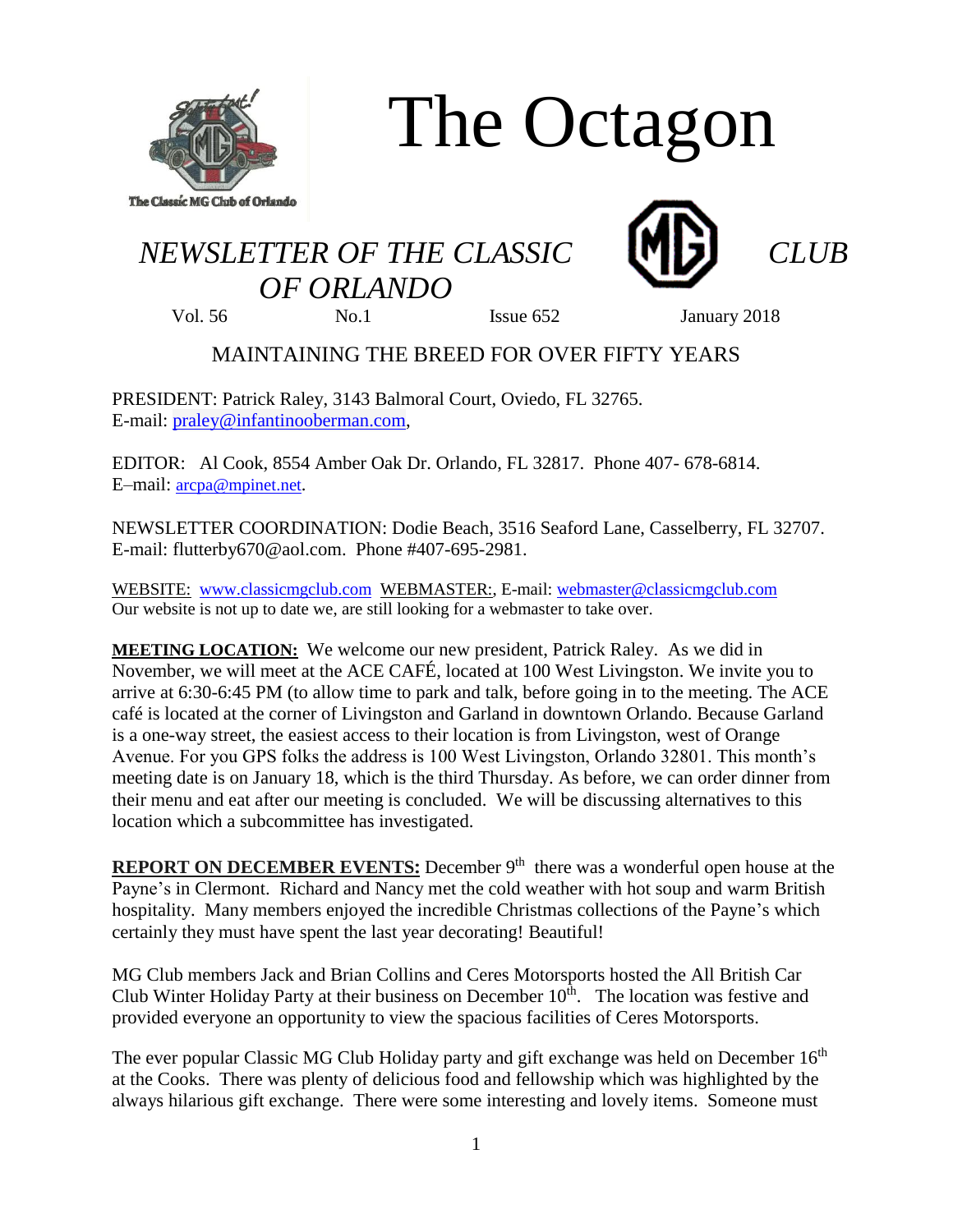have believed that we had some big drinkers which could be gauged by the size of the flask This editor ended up receiving. Don't despair if you received a "clunker", it can always be traded next year.

In lieu of our usual meeting, we had a tremendous turnout for our Holiday Tour of Lights. We started at the home of Paul and Ann Plasschaert in Maitland where we had cider and cookies. A well decorated group of MGs with lights and people with hats successfully navigated the excellent route after which we all dined at Smokey Bones at Howell Branch Rd and Semoran Blvd. We had approximately 30 people and ten cars and no one broke down and no one got lost! Certainly a first in my memory!

#### **FEBRUARY EVENTS:**

Our February driving event will be to JB's Fish Camp on Saturday **January 20th**. Sharon Spadaro is organizing the drive from Lake County and Dodie Beach has planned a route leaving from Publix in Maitland. For the Publix group, please meet at 10:00 for a 10:15 departure. The address is 859 Pompano Ave. New Smyrna Beach, FL 32169. It is described as 7 miles south of the Islander on A-1-A. The web site is http://www.jbsfishcamp.com/ and the telephone # is 386- 427-5747.

**OTHER EVENTS:** 2018 Cops 'N Cars Show will be on January 20<sup>th</sup> from 10 to 4 at the Oviedo Mall. Sponsored by Oviedo-Winter Springs Optimist Club for more information and to register visit their web site <http://owsoptimistclub.com/>

**GOF-SOUTH UPDATE**: PLEASE ... send in your GOF registration form and payment now. We can't finalize setup for GOF until we receive your forms. Plus, our pre-event payment to the hotel is now due. <http://www.gofsouth.com/>

The next **GOF planning meeting** is 10:00AM **Saturday, January 27**. The location will be at the Altamonte Hilton, the location of the GOF. Contact Lonnie Cook, Chairman, [407-670-9679](tel:(407)%20670-9679) or [gofsouth2018@aol.com](mailto:gofsouth2018@aol.com) to let him know you will be attending.

Will you please donate a valuable item to our silent auction? Contact Carol McCormick [407-](tel:(407)%20880-5793) [880-5793](tel:(407)%20880-5793) [cmcarol17@gmail.com](mailto:cmcarol17@gmail.com)

Suggested items for our silent auction include:

- Gift cards for good restaurants, theme parks, travel, spa, services.
- A week at your timeshare.
- Valuable items for MGs or shop.
- Re-gift: Don't return unwanted holiday items donate them to the silent auction.

Ask your company or nearby businesses. Perhaps they will donate items or gift certificates to the auction in return for publicity at the show and in the program. Or bypass the auction and donate cash to GOF.

Another famous MG expert has joined our impressive list of seminar leaders. Manley Ford has successfully raced MGs in vintage races since 1974 and supplies competition-quality components and services for T-Series MGs to customers all over the world. Many of you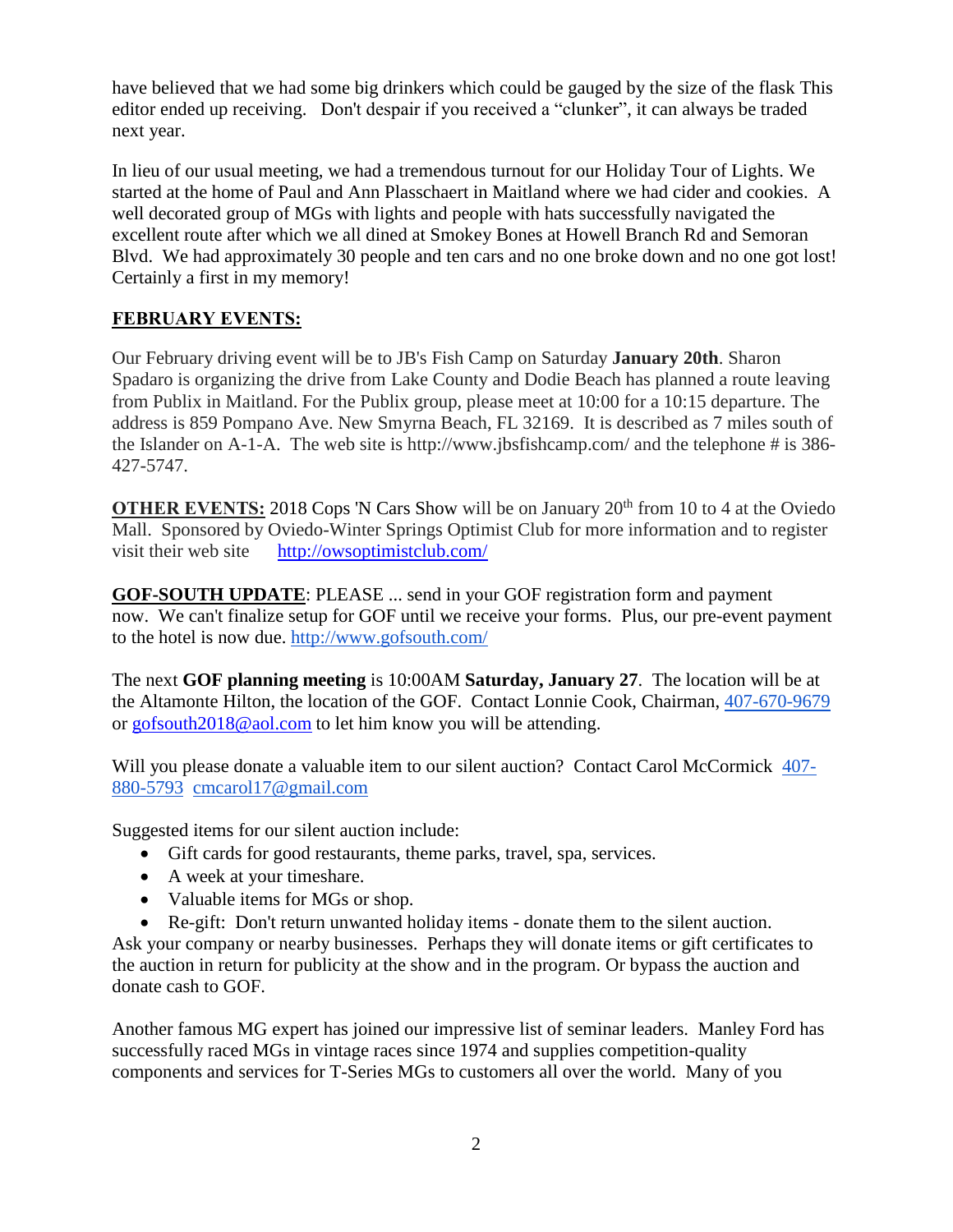remember his uncle and aunt, Tom and Jan Wager who were active members and leaders of the Classic MG Club. Come see Manley and his TD race car in the MG Vintage Racing seminar.

Reminder - **Book your rooms at the Hilton now.** Rooms with discounted room rate are going fast. Let Lonnie if you cannot get a room. Click on "Hotel" on the GOF website <http://www.gofsouth.com/> to book your room or call the hotel at (407) 830-1985.

#### **FUTURE EVENTS:**

On **February 17, 2018**, we will again meet up with our traveling T Car Friends from Virginia for a Meet & Greet and picnic and the **North meets the South**. This year, the picnic will be held at Lake Idamere Park in Tavares. As they did last year, John and Sharon Spadaro will head it up, but I am sure they would welcome any help we could provide. More information later, but John has prepared a flyer to remind us to put this on our calendars for February. More will be discussed at the January meeting.

March will be a busy month with Car shows and the GOF. The meeting in March will be a stuffing party to prepare for the GOF and the Annual St. Patrick's Day party will be on the  $17<sup>th</sup>$ at the Cook's home.

Don't forget to preregister for the All British Car show on April 7<sup>th</sup> [www.allbritishcarclub.com.](http://www.allbritishcarclub.com/) Need volunteers to help with registration, help park cars and walk the field selling 50/50 raffle tickets. Please contact Jim or Dodie at 407 695 2981, if you wish to volunteer.

#### **FOR SALE ITEMS:**

Tommy has his 1978 MG Midget. It's been completely restored and it's been a joy to own and drive. Anyone interested can email me at [woodnut12@hotmail.com](mailto:woodnut12@hotmail.com) or call [407.332.8475.](tel:(407)%20332-8475) See the beautiful picture below:



Nancy Taylor has her 1977 MG B for sale and is asking \$6,500. It is a beautiful car, well loved and cared for by owner of 32 years. A move to the mountains necessitates this sale. The color of this car is a custom, blue green metallic with a black convertible top and black rubber bumpers. The engine has been rebuilt and it has been rewired. The transmission is manual. The odometer